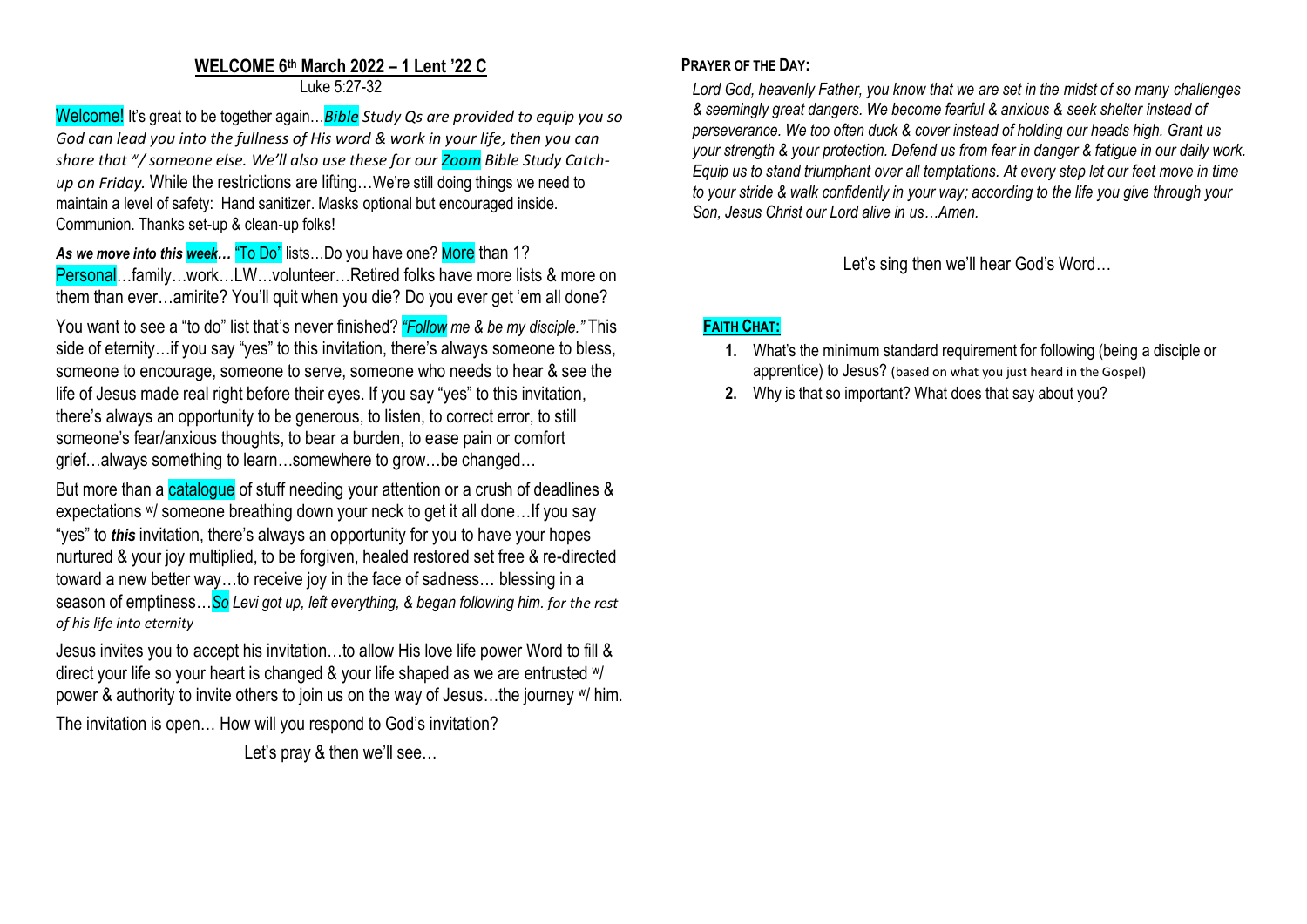## **1 LENT '22 C – RSVP: INVITATION TO THE JOURNEY**

I've shared W/ some...I am in an interesting spiritual place at the moment...It's great! I'm not sure why…or toward what the Spirit is leading…but I'm finding the more I read the Bible the more it's the little things that take hold of my heart. A word or phrase or I'll be reading & suddenly seemingly disconnected parts of Scripture connect…& something starts making sense…And all I can do is share…So here goes…

A number of us are reading through the *F260 Bible Reading* plan Leonie introduced us to at the end of last year…I'm doing that & also reading through the NT like always. This week: Lk 17…Pharisees ask Jesus *"When will the Kingdom of God come?"* He explains it's not like they're expecting because *"Kingdom of God is already among you."* Part of me sees him saying that <sup>w</sup>/ a grin because they don't get it that HE IS what they're looking for & he's close enough to touch & they don't get it...but then he says the  $B\tau\Theta$  & it's arrival *NOW* in their midst, *AND* in its fullness upon his return, demands *immediate attention* because it forces our lives into a forward-facing future-oriented way of life because we have his word on the fulfillment of all God's promises…in him everything God promises is fulfilled & that is true *NOW* for all who trust that Jesus is who he says he is & is doing all he says he is doing…*AND* we'll see it in complete fullness at the last day.

When someone is drawn to trust in Jesus by the working of God's Spirit it's a complete re-orientation of life…a complete re-direction of our hearts values attitudes beliefs hopes aspirations dreams decisions. Jesus says *Lk 17:32 – "Remember Lot's wife!"* What happened to Lot's wife? Gen 19…Confronted by the angels of God & warned about the looming destruction of Sodom/Gomorrah she has to be dragged by the hand from the city & eventually lags behind her fleeing family & then looks back at all she's losing...all she has had to leave to stay alive  $\rightarrow$  pillar of salt. She won't even be dragged into a new future. She refuses to let God lead her out of her broken past. She cannot release that which would gladly devour her, her husband, her daughters & their lives for the sake of God's promised protection & provision.

Suddenly the magnitude of this moment…*"Follow me & be my disciple," Jesus said to Levi. So Levi got up, left everything, & began following him.* Jesus doesn't have to ask twice…*got up…left everything…& began following*. There is no suggestion Levi is going to do what others did*…let me go bury my father…let me go say goodbye to my family…* even his undeniable wealth & power as a tax collector doesn't slow him down for a moment...got up...left everything...& began following...no hesitation, no 2<sup>nd</sup> thoughts, no momentary cost/benefit analysis…*got up…left everything …& began following*.

*"Remember Lot's wife!"* Yeah…I remember. This ain't her.

On one hand Levi had a life he knew: he called the shots & lived the 1%. He had Roman soldier/bodyguards so no robber/angry taxpayer could stick a knife in him. Hated by his fellow Jews, & used by Rome; but it was *HIS* life. *safe secure well fed*

On the other hand there's life w/ Jesus where Jesus calls the shots…Where there's no guarantee about tomorrow/day after: *"Foxes have holes, & birds have nests, but the Son of Man has no place to lay his head."* Following Jesus means his job is gone. Following Jesus means he still doesn't get his place back among the Jews…He's always going to be seen as a traitor/collaborator. Jesus pulls the plug on predictability comfort ease. There's only one guarantee for followers of Jesus. If you follow Jesus, what you get is Jesus. Nothing else made Levi give up tax collecting. Not his parents' pleas, not his friends' urgings, not the public taunts/threats. Two words from Jesus change Levi inside/out: *"follow me."* That's enough to change His life. And it does. Instantly. Here's how that works…

Philippa alluded earlier to this tax-collector's name & maybe you wondered... Matthew or Levi? His parents would have named him Levi (good Jewish/Hebrew name) & some scholars believe he could easily have been of the priestly tribe & his mom/dad hoped he'd live into his name & become a priest. Why? The priests were *God's* go-betweens. The Levites were to be the human face of a loving God. They were meant to lead people under God's influence…to take the mercy grace & forgiveness of the Father & mediate-distribute it to the people & point people in the direction God was taking them in their lives.

But sin shreds the fabric of who we are…As a tax-collector, he became *Rome's* gobetween & his Roman handler/supervisor would have re-named him Matthew. In this context he became the Jewish face of a tyrannical regime, bringing people under Rome's influence. Sin made him the opposite of who he was meant to be. Which is precisely what sin does...turns us from being responsive to God & responding to our neighbour to captive to our own desires…turned in on self.

Two words from Jesus change Levi instantly from inside/out so he can be who he was supposed to be all along: *Later, Levi held a banquet in his home <sup>w</sup> / Jesus as the guest of honour. Many of Levi's fellow tax collectors & other guests also ate <sup>w</sup> / them.* "Other guests" In other words every tax collector, bookie, bartender, bouncer, lady of the evening & con artist in town…That's the only friends a tax collector has…other scumbags & scoundrels no one else will have anything to do  $w$  in public. Now Levi is doing what he was born to do. Now he's a go-between, drawing people under the influence of Jesus….bringing people into the orbit/gravitational pull of Jesus. Levi becomes who he's meant to be, *ONLY* when he follows Jesus…*got up…left everything…began following*